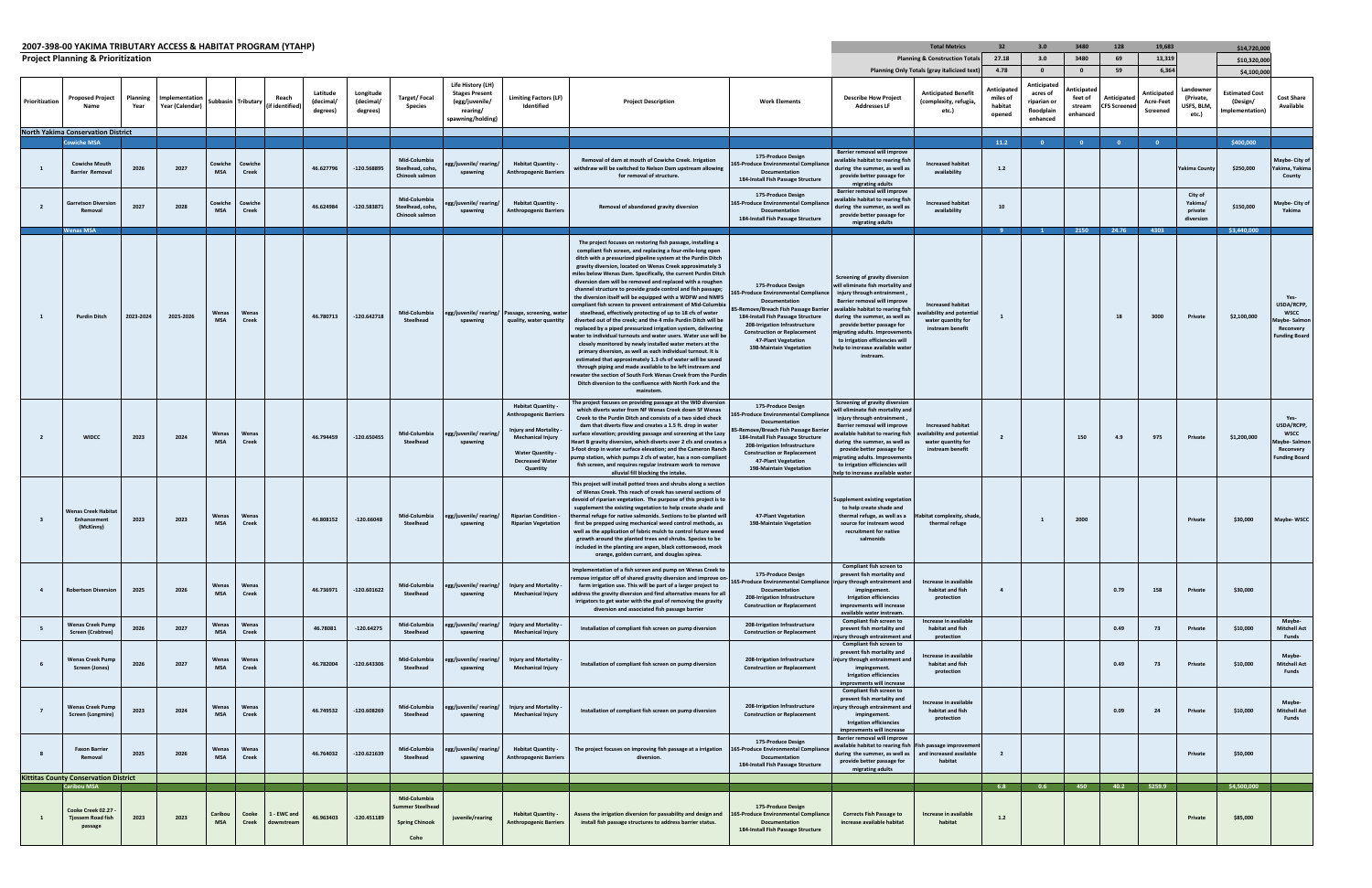| $\overline{2}$ | Parke Creek 0.46                                                                            | 2023      | 2024      | Caribou<br><b>MSA</b> | Parke                   | 1 - EWC and<br>downstrear         | 46.944812 | $-120.466393$ | Mid-Columbia<br><b>Summer Steelhead</b><br><b>Spring Chinook</b><br>Coho | juvenile/rearing              | <b>Habitat Quantity -</b><br>Anthropogenic Barriers                                                                   | Assess bridge/culvert structure for passibilty. Previous project<br>relocated diversions and check boards no longer used, but<br>passage may still be an issue                                                                                                                                                            | 175-Produce Design<br>65-Produce Environmental Compliance Corrects fish passage barrier to<br>Documentation<br>184-Install Fish Passage Structure                                                                                                                                   | increase available habitat                                                                                                                  | Increase in available<br>habitat                                                 | 0.5         | 0.2         | 150 |                                        |                 | Private                    | \$65,000                 |                                                                  |
|----------------|---------------------------------------------------------------------------------------------|-----------|-----------|-----------------------|-------------------------|-----------------------------------|-----------|---------------|--------------------------------------------------------------------------|-------------------------------|-----------------------------------------------------------------------------------------------------------------------|---------------------------------------------------------------------------------------------------------------------------------------------------------------------------------------------------------------------------------------------------------------------------------------------------------------------------|-------------------------------------------------------------------------------------------------------------------------------------------------------------------------------------------------------------------------------------------------------------------------------------|---------------------------------------------------------------------------------------------------------------------------------------------|----------------------------------------------------------------------------------|-------------|-------------|-----|----------------------------------------|-----------------|----------------------------|--------------------------|------------------------------------------------------------------|
|                | Caribou Creek 03.37<br><b>Pump Diversion</b>                                                | 2023      | 2023      | Caribou<br><b>MSA</b> | Caribou<br><b>Creek</b> | 2 - Betwee<br><b>EWC and CID</b>  | 46.975912 | $-120.418762$ | Mid-Columbia<br>Summer Steelhead<br><b>Spring Chinook</b><br>Coho        | juvenile/rearing              | Injury and Mortality -<br><b>Mechanical Injury</b>                                                                    | Screen for small pump irrigating 12-15 acres of pasture to west<br>of the creek                                                                                                                                                                                                                                           | 175-Produce Design<br>165-Produce Environmental Compliance   Install compliant fish screen to<br>Documentation<br>208-Irrigation Infrastructure<br><b>Construction or Replacement</b>                                                                                               | prevent fish mortality and<br>injury through entrainment and<br>impingement                                                                 | <b>Protection from</b><br>mechanical injury                                      |             |             |     | 0.5                                    | 195             | Private                    | \$5,000                  |                                                                  |
|                | Caribou Creek 03.9 (a<br>John Wayne Trail)                                                  | 2023      | 2024      | Caribou<br><b>MSA</b> | Caribou<br><b>Creek</b> | 2 - Betwee<br><b>EWC and CID</b>  | 46.975912 | $-120.418762$ | Mid-Columbia<br><b>Summer Steelhead</b><br><b>Spring Chinook</b><br>Coho | juvenile/rearing              | Habitat Quantity -<br><b>Anthropogenic Barriers</b><br><b>Injury and Mortality</b><br><b>Mechanical Injury</b>        | Screening and passage planning and implementation for<br>gravity diversion [WR S4-84421-J] irrigating 62 acres.                                                                                                                                                                                                           | 175-Produce Design<br>165-Produce Environmental Compliance<br>Documentation<br>184-Install Fish Passage Structure<br>208-Irrigation Infrastructure<br><b>Construction or Replacement</b>                                                                                            | Install compliant fish screen to<br>prevent fish mortality and<br>njury through entrainment ar<br>impingement                               | <b>Increase in available</b><br>habitat and Protection<br>from mechanical injury | 0.4         | 0.2         | 150 | 0.8                                    | 312             | Private                    | \$300,000                | Maybe - USDA<br><b>RCPP</b>                                      |
|                | Caribou Creek 04.3<br>Cascade Irrigation<br>District                                        | 2023-2025 |           | Caribou<br>MSA        | Caribou<br>Creek        | ! - Betwee<br><b>EWC</b> and CID  | 46.984468 | $-120.408690$ | Mid-Columbia<br>ummer Steelhead<br><b>Spring Chinook</b><br>Coho         | juvenile/rearing              | Habitat Quantity -<br>Anthropogenic Barriers<br><b>Injury and Mortality -</b><br><b>Mechanical Injury</b>             | Cascade Irrigation District intersection with Caribou Creek and<br>diversion of water right S4-84625-J. Design work has been<br>ongoing at this site since 2017 along with their Currier Creek and<br>Coleman Intersections. Projects involve siphon for canal under<br>creek and diversion with fish screen and fishway. | 175-Produce Design<br>165-Produce Environmental Compliance<br>Documentation                                                                                                                                                                                                         | esign compliant fish screen an<br>fish passage structures for<br>implementation                                                             | Increase in available<br>habitat and Protection<br>from mechanical injury        |             |             |     | 30                                     | 1255            | Irrigation<br>District ROW | \$2,100,000              | Yes - Salmon<br>Recovery<br>unding Board<br>for design           |
|                | Cooke Creek 04.3<br><b>Screen &amp; Passage</b>                                             | 2025      | 2026      | Caribou<br><b>MSA</b> | Cooke<br>Creek          | 2 - Betweer<br><b>EWC and CID</b> | 46.982734 | $-120.423439$ | Mid-Columbia<br>Summer Steelhead<br><b>Spring Chinook</b><br>Coho        | juvenile/rearing              | <b>Habitat Quantity -</b><br>Anthropogenic Barriers<br><b>Injury and Mortality</b><br><b>Mechanical Injury</b>        | Gibb diversion just downstream of John Wayne Trail -<br>screening, passage and potential on-farm sprinkler conversion<br>to increase water use efficiency and reduced sediment/nutrient<br>transport to stream                                                                                                            | 175-Produce Design<br>165-Produce Environmental Compliance<br>Documentation<br>184-Install Fish Passage Structure<br>208-Irrigation Infrastructure<br><b>Construction or Replacement</b><br>47-Plant Vegetation<br>198-Maintain Vegetation                                          | Installs compliant fish screen to<br>prevent fish mortality and<br>injury<br>Corrects fish passage barrier to<br>increase available habitat | <b>Increase in available</b><br>habitat and Protection<br>from mechanical injury | 0.36        | 0.2         | 150 | - 5                                    | 1950            | Private                    | \$350,000                | Maybe - USDA<br><b>RCPP</b>                                      |
|                | Cooke Creek 03.5<br><b>Fairview to Palouse t</b><br><b>Cascades Screen &amp;</b><br>Passage | 2025      | 2026      | Caribou<br><b>MSA</b> | Cooke<br><b>Creek</b>   | 2 - Between<br><b>EWC and CID</b> | 46.978909 | $-120.429543$ | Mid-Columbia<br>Summer Steelhead<br><b>Spring Chinook</b><br>Coho        | juvenile/rearing              | <b>Habitat Quantity -</b><br><b>Anthropogenic Barriers</b><br>Injury and Mortality -<br><b>Mechanical Injury</b>      | Assess 0.75 stream miles of Cooke Creek to locate multiple<br>small pump diversions and provide screens and to inventory<br>any passage barriers.                                                                                                                                                                         | 115- Produce Inventory or Assessment<br>175-Produce Design<br><b>165-Produce Environmental Compliance</b><br>Documentation<br>208-Irrigation Infrastructure<br><b>Construction or Replacement</b>                                                                                   | Installs compliant fish screen to<br>prevent fish mortality and<br>injury<br>orrects fish passage barrier<br>increase available habitat     | Increase in available<br>habitat and Protection<br>from mechanical injury        | 0.9         |             |     | $1.5\,$                                | 585             | Private                    | \$45,000                 | Maybe - USDA<br><b>RCPP</b>                                      |
|                | Caribou Creek 05.3<br>Screening and<br>Passage                                              | 2027      |           | Caribou<br><b>MSA</b> | Caribou<br>Creek        | 3- Betweer<br>CID and KRD         | 46.994376 | $-120.397351$ | Mid-Columbia<br><b>ummer Steelhead</b>                                   | juvenile/rearing/<br>spawning | Habitat Quantity -<br>Anthropogenic Barriers<br>Injury and Mortality<br>Mechanical Injury                             | Plan and design fish screen and fish passage for diversion of 0.5<br>CFS [Water Right S4-84535-J] for irrigation of 20 acres and stock<br>water and potential on-farm sprinkler conversion to increase<br>water use efficiency and reduced sediment/nutrient transport to                                                 | 175-Produce Design<br>5-Produce Environmental Complianc<br>Documentation                                                                                                                                                                                                            | sign compliant fish screen an<br>fish passage structures for<br>implementation                                                              | Increase in available<br>habitat and Protection<br>from mechanical injury        | 0.2         |             |     | 0.8                                    | 334.9           | Private                    | \$175,000                | Maybe - USDA<br>RCPP                                             |
|                | Caribou Creek 05.5<br>Screening and<br>Passage                                              | 2027      |           | Caribou<br>MSA        | Caribou<br>Creek        | 3- Betweer<br>CID and KRD         | 46.995724 | -120.396049   | Mid-Columbia<br>Summer Steelhead                                         | juvenile/rearing/<br>spawning | Habitat Quantity -<br>Anthropogenic Barriers<br>Injury and Mortality<br><b>Mechanical Injury</b>                      | Plan and design fish screen and fish passage for diversion of 1.6<br>CFS [Water RightS4-84505-J] for irrigation of 63 acres and stock<br>water and potential on-farm sprinkler conversion to increase<br>water use efficiency and reduced sediment/nutrient transport to<br>stream                                        | 175-Produce Design<br>65-Produce Environmental Compliance<br>Documentation                                                                                                                                                                                                          | sign compliant fish screen an<br>fish passage structures for<br>implementation                                                              | Increase in available<br>habitat and Protection<br>from mechanical injury        | 0.4         |             |     | 1.6                                    | 628             | Private                    | \$175,000                | Maybe - USDA<br>RCPP                                             |
|                | Caribou Creek 05.9<br>/antage Hwy Culvert                                                   | 2027      |           | Caribou<br>MSA        | Caribou<br>Creek        | 3- Betweer<br>CID and KRD         | 46.975912 | $-120.418762$ | Mid-Columbia<br>Summer Steelhead                                         | juvenile/rearing/<br>spawning | <b>Habitat Quantity -</b><br>Anthropogenic Barriers<br>Injury and Mortality<br>Mechanical Injury                      | Plan and design fish passage for the culvert at Vantage<br>Highway. This is a Kittitas County owned structure.                                                                                                                                                                                                            | 175-Produce Design<br>65-Produce Environmental Compliance<br>Documentation                                                                                                                                                                                                          | iign compliant fish screen anı<br>fish passage structures for<br>implementation                                                             | Increase in available<br>habitat                                                 | 1.84        |             |     |                                        |                 | County                     | \$1,200,000              | Maybe - USDA<br><b>RCPP</b>                                      |
|                | <b>Naneum MSA</b><br>Naneum Creek 02.9                                                      | 2022-2023 | 2024      | Naneum<br><b>MSA</b>  | Naneum                  | 1 - EWC and<br>downstrean         | 46.967185 | $-120.488139$ | Mid-Columbia<br><b>Summer Steelhead</b><br><b>Spring Chinook</b><br>Coho | juvenile/rearing              | <b>Habitat Quantity -</b><br><b>Anthropogenic Barriers</b><br><b>Injury and Mortality</b><br><b>Mechanical Injury</b> | Irrigation diversion structure (channel spanning concrete dam<br>with check structures) that is unscreened and barrier to fish<br>passage. Project will involve irrigation system upgrade<br>(sprinklers) and possible consolidation with upstream diversion<br>to efficiently screen and provide passage.                | 175-Produce Design<br>165-Produce Environmental Compliance<br>Documentation<br>85-Remove/Breach Fish Passage Barrier<br>184-Install Fish Passage Structure<br>208-Irrigation Infrastructure<br><b>Construction or Replacement</b><br>47-Plant Vegetation<br>198-Maintain Vegetation | Installs compliant fish screen to<br>prevent fish mortality and<br>injury<br>Corrects fish passage barrier to<br>increase available habitat | Increase in available<br>habitat and Protection<br>from mechanical injury        | 4.96<br>0.3 | 1.35<br>0.2 | 150 | 880 62.7406<br>$\overline{\mathbf{3}}$ | 10119.9<br>1037 | Private                    | \$6,380,000<br>\$225,000 | Yes - Salmon<br>Recovery<br><b>Funding Board</b>                 |
| $\overline{2}$ | Naneum Creek 03.2                                                                           | 2022-2023 | 2024      | Naneun<br><b>MSA</b>  | Naneum                  | 1 - EWC and<br>downstream         | 46.970487 | $-120.484543$ | Mid-Columbia<br>Summer Steelhead<br><b>Spring Chinook</b><br>Coho        | juvenile/rearing              | <b>Habitat Quantity -</b><br><b>Anthropogenic Barriers</b><br><b>Injury and Mortality</b><br><b>Mechanical Injury</b> | Irrigation diversion structure (channel spanning concrete dam<br>with check structures) that is unscreened and a barrier. Project<br>will involve irrigation system upgrade (sprinklers) and possible<br>consolidation with downstream diversion to efficiently screen<br>and provide passage.                            | 175-Produce Design<br>165-Produce Environmental Compliance<br>Documentation<br>85-Remove/Breach Fish Passage Barrier<br>184-Install Fish Passage Structure<br>208-Irrigation Infrastructure<br><b>Construction or Replacement</b><br>47-Plant Vegetation<br>198-Maintain Vegetation | Installs compliant fish screen to<br>prevent fish mortality and<br>injury<br>Corrects fish passage barrier to<br>increase available habitat | Increase in available<br>habitat and Protection<br>from mechanical injury        | $1.2$       | 0.2         | 150 | $\overline{\mathbf{3}}$                | 1037            | Private                    | \$225,000                | Yes - Salmon<br>Recovery<br><b>Funding Board</b>                 |
|                | Naneum Creek 04.4<br>(Ellensburg Water<br>Company)                                          | 2022-2023 | 2024-2026 | Naneum<br><b>MSA</b>  | Naneum                  | 1 - EWC and<br>downstream         | 47.00566  | $-120.472587$ | Mid-Columbia<br><b>Summer Steelhead</b><br><b>Spring Chinook</b><br>Coho | juvenile/rearing              | <b>Habitat Quantity -</b><br>Anthropogenic Barriers<br>Injury and Mortality -<br><b>Mechanical Injury</b>             | Ellensburg Water Company intersection with Naneum Creek.<br>Creek in culvert under canal. Project to place canal in siphon<br>and restore streambed                                                                                                                                                                       | 175-Produce Design<br>165-Produce Environmental Compliance<br>Documentation<br>85-Remove/Breach Fish Passage Barrier<br><b>47-Plant Vegetation</b><br>198-Maintain Vegetation                                                                                                       | Corrects fish passage barrier to<br>increase available habitat                                                                              | Increase in available<br>habitat                                                 | 0.6         | 0.25        | 200 |                                        |                 | Private                    | \$850,000                | <b>Yes-Fish Barrier</b><br><b>Removal Board</b><br>and USDA RCPP |
|                | Coleman Creek 04.8<br>and 05.22 Raap<br><b>Diversion</b>                                    | 2023      | 2024-2026 | Naneum<br><b>MSA</b>  | Coleman<br>Creek        | 2 - Betweer<br><b>EWC and CID</b> | 46.996544 | $-120.462302$ | Mid-Columbia<br>Summer Steelhead<br><b>Spring Chinook</b><br>Coho        | juvenile/rearing              | <b>Habitat Quantity -</b><br><b>Anthropogenic Barriers</b><br>Injury and Mortality<br><b>Mechanical Injury</b>        | Consolidation of two diversions to upper location and<br>installation of fish screen and fish passage structures.                                                                                                                                                                                                         | 175-Produce Design<br>165-Produce Environmental Compliance<br>Documentation<br>184-Install Fish Passage Structure<br>208-Irrigation Infrastructure<br><b>Construction or Replacement</b><br>47-Plant Vegetation<br>198-Maintain Vegetation                                          | Installs compliant fish screen to<br>prevent fish mortality and<br>injury<br>Corrects fish passage barrier t<br>increase available habitat  | Increase in available<br>habitat and Protection<br>from mechanical injury        | 0.42        | 0.2         | 180 | $\overline{4}$                         | 1522            | Private                    | \$550,000                | Maybe - USDA<br><b>RCPP</b>                                      |